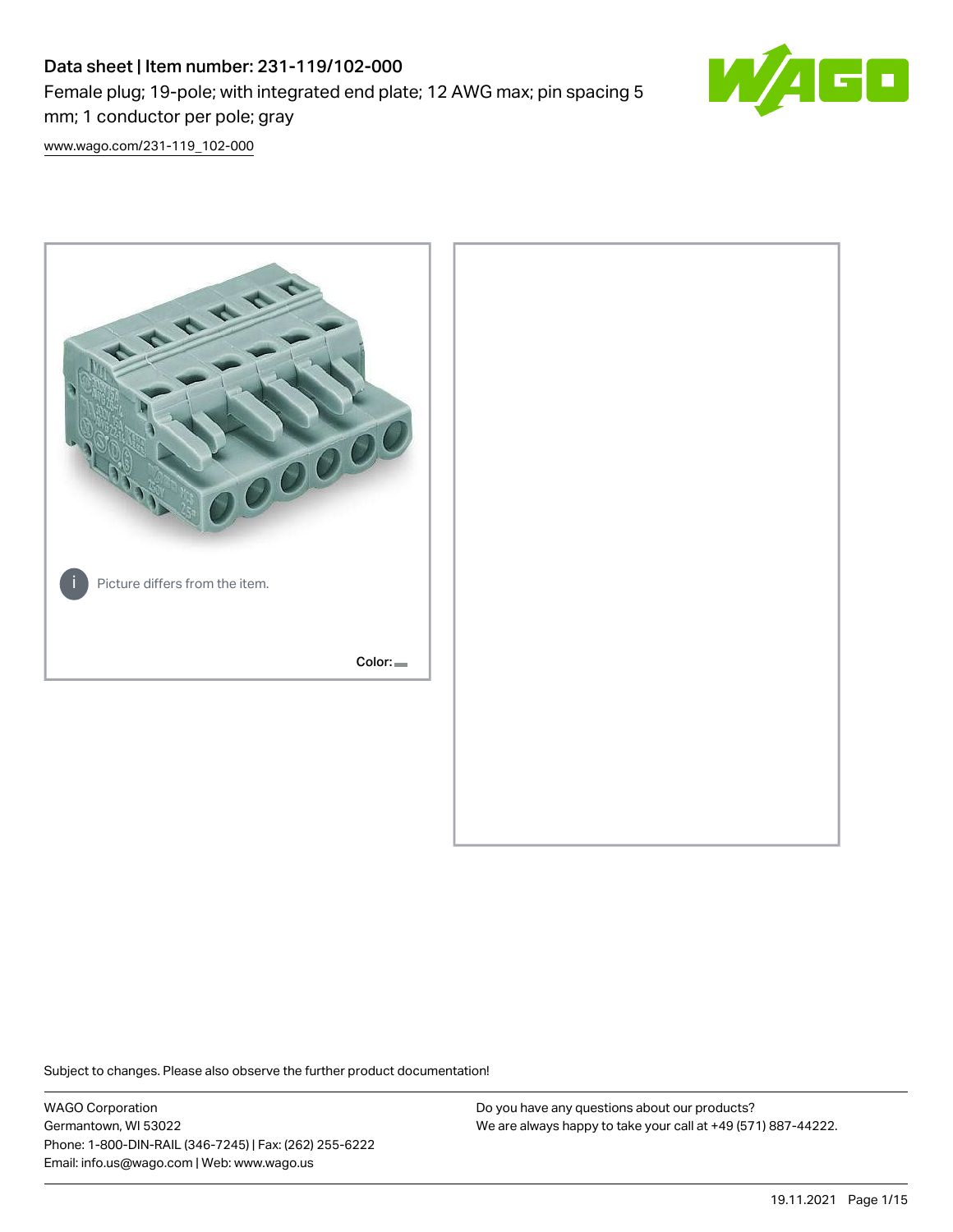

Dimensions in mm

L = pole no. x pin spacing

2- to 3-pole female connectors – one latch only

#### Item description

- **Universal connection for all conductor types**
- Easy cable pre-assembly and on-unit wiring via vertical and horizontal CAGE CLAMP<sup>®</sup> actuation  $\blacksquare$
- $\blacksquare$ Integrated test ports
- $\blacksquare$ With coding fingers

Subject to changes. Please also observe the further product documentation! Data

WAGO Corporation Germantown, WI 53022 Phone: 1-800-DIN-RAIL (346-7245) | Fax: (262) 255-6222 Email: info.us@wago.com | Web: www.wago.us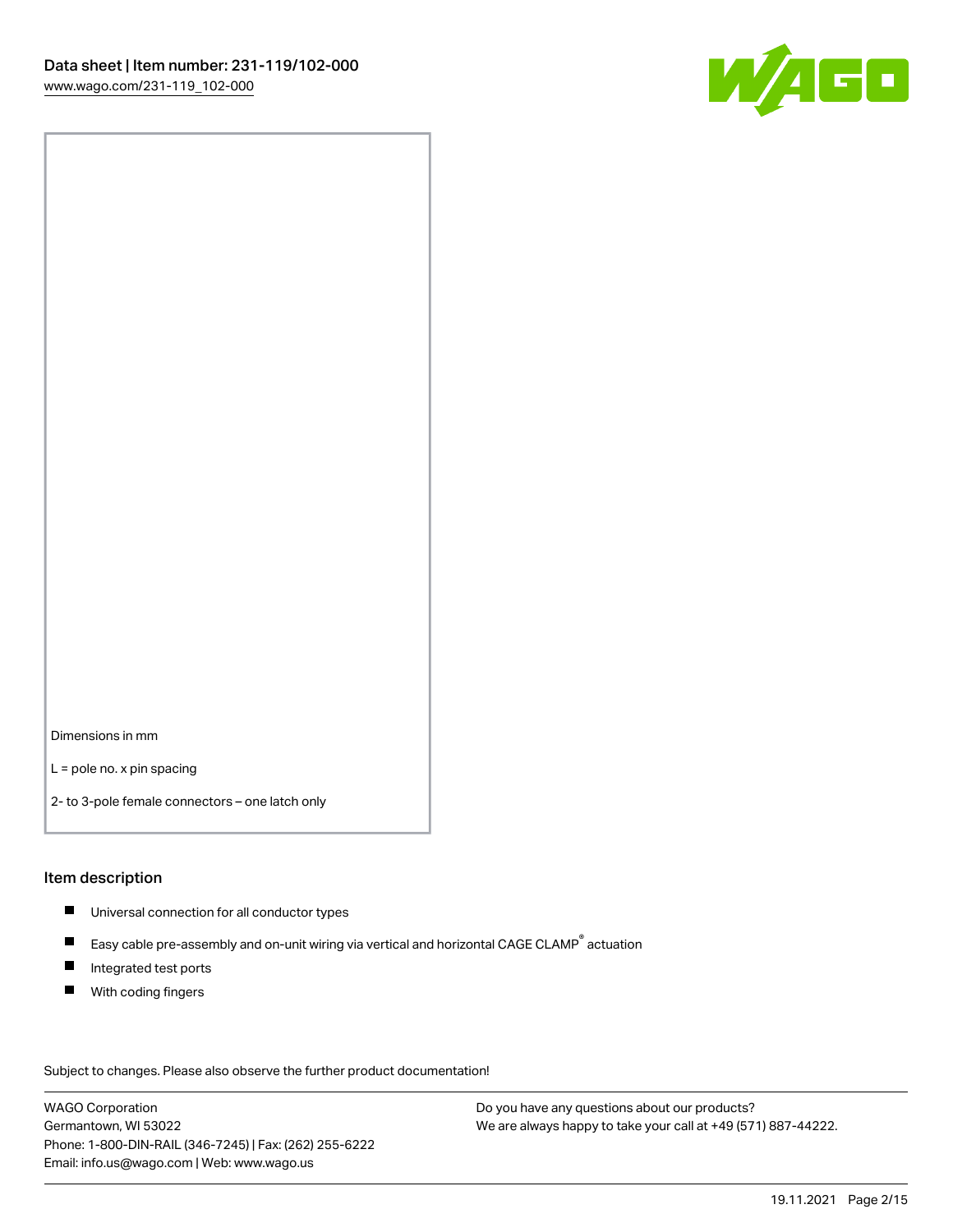

### Data Notes

| Safety information 1 | The MCS-MULTI CONNECTION SYSTEM includes connectors<br>without breaking capacity in accordance with DIN EN 61984. When<br>used as intended, these connectors must not be connected<br>/disconnected when live or under load. The circuit design should<br>ensure header pins, which can be touched, are not live when<br>unmated. |
|----------------------|-----------------------------------------------------------------------------------------------------------------------------------------------------------------------------------------------------------------------------------------------------------------------------------------------------------------------------------|
| Variants:            | Gold-plated or partially gold-plated contact surfaces<br>Other versions (or variants) can be requested from WAGO Sales or<br>configured at https://configurator.wago.com/                                                                                                                                                         |

### Electrical data

# IEC Approvals

| Ratings per                 | IEC/EN 60664-1                                                        |  |
|-----------------------------|-----------------------------------------------------------------------|--|
| Rated voltage (III / 3)     | 320 V                                                                 |  |
| Rated surge voltage (III/3) | 4 <sub>k</sub> V                                                      |  |
| Rated voltage (III/2)       | 320 V                                                                 |  |
| Rated surge voltage (III/2) | 4 <sub>k</sub> V                                                      |  |
| Nominal voltage (II/2)      | 630 V                                                                 |  |
| Rated surge voltage (II/2)  | 4 <sub>k</sub> V                                                      |  |
| Rated current               | 16A                                                                   |  |
| Legend (ratings)            | $(III / 2)$ $\triangle$ Overvoltage category III / Pollution degree 2 |  |

### UL Approvals

| Approvals per                  | UL 1059 |
|--------------------------------|---------|
| Rated voltage UL (Use Group B) | 300 V   |
| Rated current UL (Use Group B) | 15 A    |
| Rated voltage UL (Use Group D) | 300 V   |
| Rated current UL (Use Group D) | 10 A    |

# Ratings per UL

| Rated voltage UL 1977 | 300 V |
|-----------------------|-------|
| Rated current UL 1977 |       |

### CSA Approvals

Approvals per CSA

Subject to changes. Please also observe the further product documentation!

| <b>WAGO Corporation</b>                                | Do you have any questions about our products?                 |
|--------------------------------------------------------|---------------------------------------------------------------|
| Germantown, WI 53022                                   | We are always happy to take your call at +49 (571) 887-44222. |
| Phone: 1-800-DIN-RAIL (346-7245)   Fax: (262) 255-6222 |                                                               |
| Email: info.us@wago.com   Web: www.wago.us             |                                                               |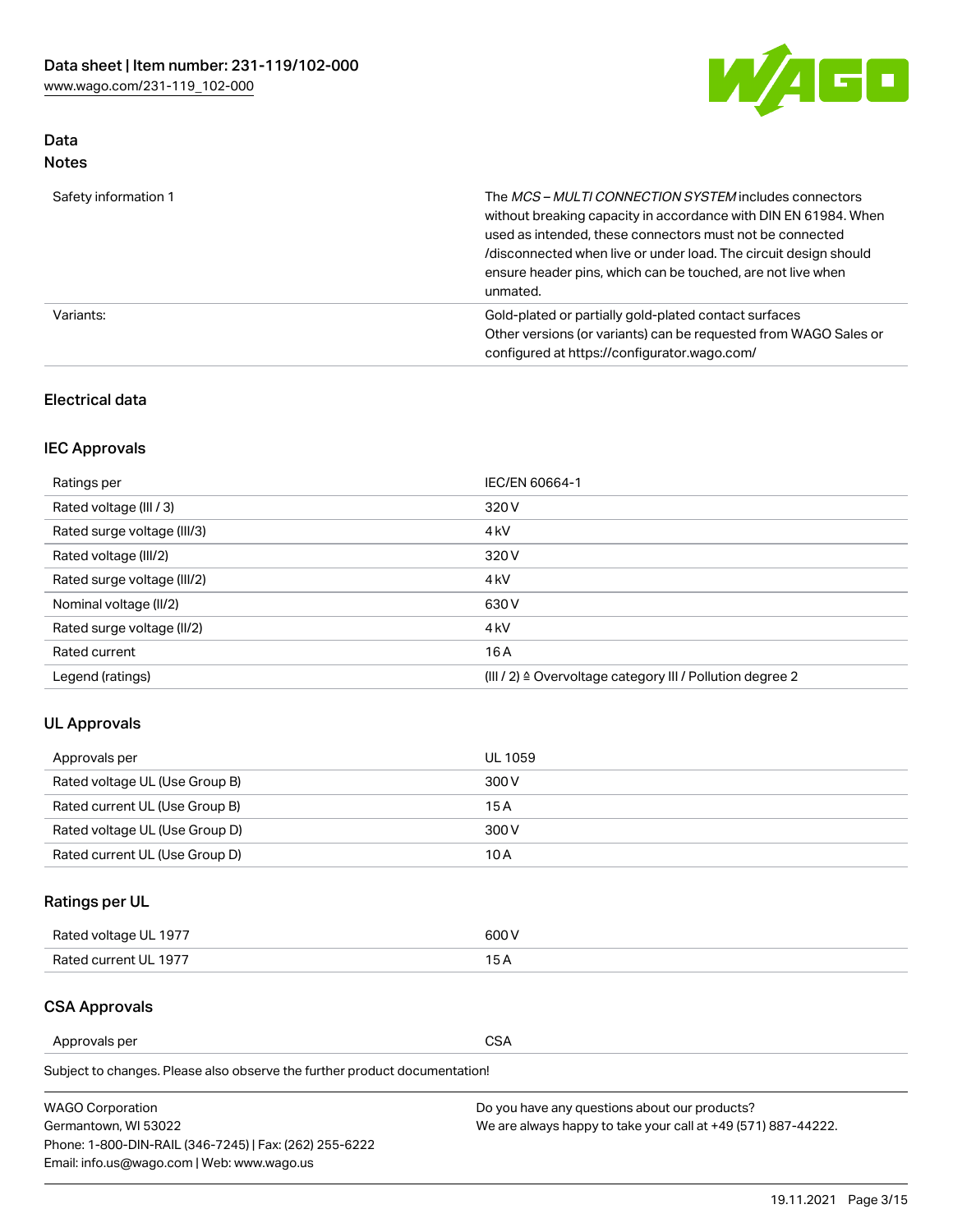[www.wago.com/231-119\\_102-000](http://www.wago.com/231-119_102-000)



| Rated voltage CSA (Use Group B) | 300 V |
|---------------------------------|-------|
| Rated current CSA (Use Group B) | 15 A  |
| Rated voltage CSA (Use Group D) | 300 V |
| Rated current CSA (Use Group D) | 10 A  |

### Connection data

| Total number of connection points | 19 |
|-----------------------------------|----|
| Total number of potentials        | 19 |
| Number of connection types        |    |
| Number of levels                  |    |

### Connection 1

| Connection technology                             | CAGE CLAMP®                             |
|---------------------------------------------------|-----------------------------------------|
| Actuation type                                    | Operating tool                          |
| Solid conductor                                   | $0.082.5$ mm <sup>2</sup> / 28  12 AWG  |
| Fine-stranded conductor                           | $0.08$ 2.5 mm <sup>2</sup> / 28  12 AWG |
| Fine-stranded conductor; with insulated ferrule   | $0.251.5$ mm <sup>2</sup>               |
| Fine-stranded conductor; with uninsulated ferrule | $0.252.5$ mm <sup>2</sup>               |
| Strip length                                      | $89$ mm $/ 0.310.35$ inch               |
| Number of poles                                   | 19                                      |
| Conductor entry direction to mating direction     | 0°                                      |

### Physical data

| Pin spacing | 5 mm / 0.197 inch    |
|-------------|----------------------|
| Width       | 95 mm / 3.74 inch    |
| Height      | 14.3 mm / 0.563 inch |
| Depth       | 26.5 mm / 1.043 inch |

#### Plug-in connection

| Contact type (pluggable connector)   | Female connector/socket |
|--------------------------------------|-------------------------|
| Connector (connection type)          | for conductor           |
| Mismating protection                 | No                      |
| Plugging without loss of pin spacing |                         |
| Locking of plug-in connection        | Without                 |

Subject to changes. Please also observe the further product documentation!

WAGO Corporation Germantown, WI 53022 Phone: 1-800-DIN-RAIL (346-7245) | Fax: (262) 255-6222 Email: info.us@wago.com | Web: www.wago.us Do you have any questions about our products? We are always happy to take your call at +49 (571) 887-44222.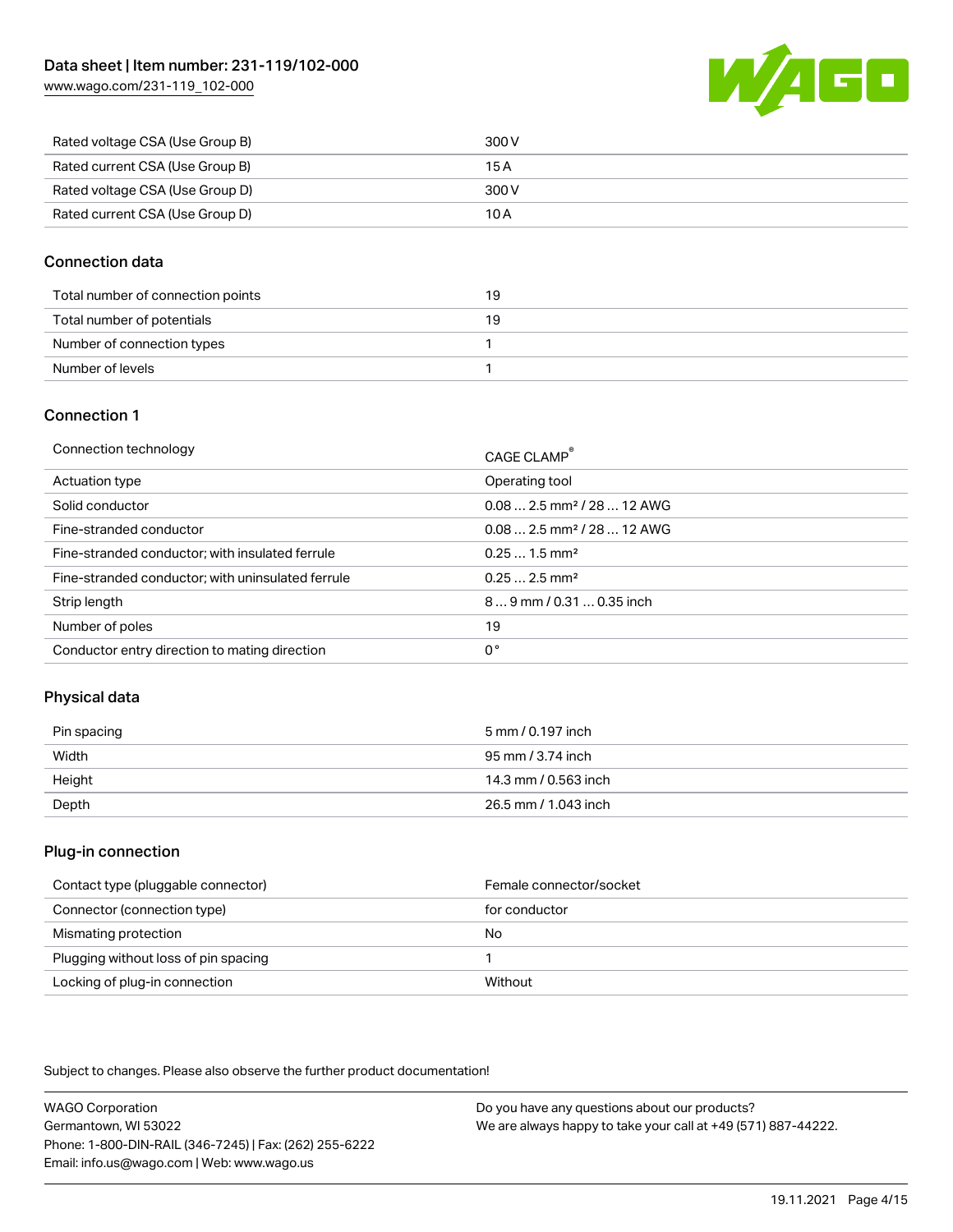

#### Material data

| Color                       | gray                              |
|-----------------------------|-----------------------------------|
| Material group              |                                   |
| Insulation material         | Polyamide (PA66)                  |
| Flammability class per UL94 | V <sub>0</sub>                    |
| Clamping spring material    | Chrome nickel spring steel (CrNi) |
| Contact material            | Copper alloy                      |
| Contact plating             | tin-plated                        |
| Fire load                   | $0.456$ MJ                        |
| Weight                      | 33g                               |

### Environmental requirements

| Limit temperature range<br>. | $-60+85 °C$ |  |
|------------------------------|-------------|--|
|------------------------------|-------------|--|

#### Commercial data

| Product Group         | 3 (Multi Conn. System) |
|-----------------------|------------------------|
| PU (SPU)              | 10 Stück               |
| Packaging type        | box                    |
| Country of origin     | DE                     |
| <b>GTIN</b>           | 4044918342742          |
| Customs tariff number | 8536694040             |

### Approvals / Certificates

#### Country specific Approvals

| Logo | Approval                               | <b>Additional Approval Text</b> | Certificate<br>name |
|------|----------------------------------------|---------------------------------|---------------------|
|      | CВ<br>DEKRA Certification B.V.         | IEC 61984                       | NL-39756            |
|      | <b>CSA</b><br>DEKRA Certification B.V. | C <sub>22.2</sub>               | LR 18677-<br>25     |

#### Ship Approvals

|      | ABS      |                          | । ५- |
|------|----------|--------------------------|------|
| Logo | Approval | Additional Approval Text | name |
|      |          |                          |      |

Subject to changes. Please also observe the further product documentation!

| <b>WAGO Corporation</b>                                | Do you have any questions about our products?                 |
|--------------------------------------------------------|---------------------------------------------------------------|
| Germantown, WI 53022                                   | We are always happy to take your call at +49 (571) 887-44222. |
| Phone: 1-800-DIN-RAIL (346-7245)   Fax: (262) 255-6222 |                                                               |
| Email: info.us@wago.com   Web: www.wago.us             |                                                               |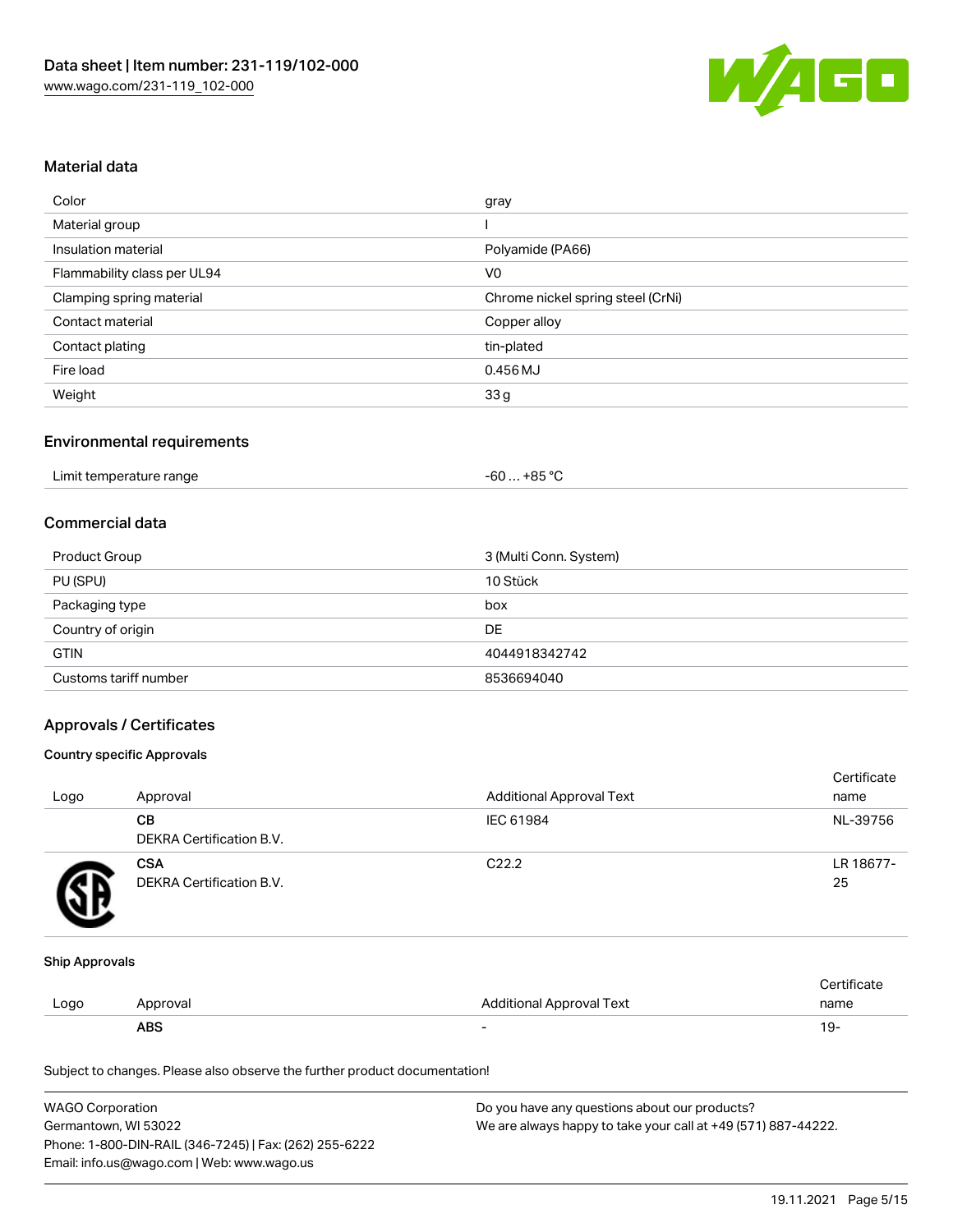Underwriters Laboratories Inc.



| ABS                 | American Bureau of Shipping                             |                                 | HG1869876-<br><b>PDA</b> |
|---------------------|---------------------------------------------------------|---------------------------------|--------------------------|
| <b>BUNEAU</b>       | BV<br>Bureau Veritas S.A.                               | IEC 60998                       | 11915/D0<br>BV           |
|                     | <b>DNV GL</b><br>Det Norske Veritas, Germanischer Lloyd |                                 | TAE000016Z               |
| <b>UL-Approvals</b> |                                                         |                                 |                          |
|                     |                                                         |                                 | Certificate              |
| Logo                | Approval                                                | <b>Additional Approval Text</b> | name                     |
|                     | UL                                                      | UL 1059                         | E45172                   |
|                     | Underwriters Laboratories Inc.                          |                                 |                          |
|                     | <b>UR</b>                                               | <b>UL 1977</b>                  | E45171                   |

# Counterpart

| Item no.231-619<br>Male connector; 19-pole; Pin spacing 5 mm; gray                                                     | www.wago.com/231-619         |  |
|------------------------------------------------------------------------------------------------------------------------|------------------------------|--|
| Item no.231-149/001-000<br>Male header; 19-pole; THT; 1.0 x 1.0 mm solder pin; straight; pin spacing 5 mm; gray        | www.wago.com/231-149/001-000 |  |
| Item no.231-449/001-000<br>Male header; 19-pole; THT; 1.0 x 1.0 mm solder pin; angled; pin spacing 5 mm; gray          | www.wago.com/231-449/001-000 |  |
|                                                                                                                        |                              |  |
|                                                                                                                        |                              |  |
| Item no.: 216-101<br>Ferrule; Sleeve for 0.5 mm <sup>2</sup> / AWG 22; uninsulated; electro-tin plated; silver-colored | www.wago.com/216-101         |  |
|                                                                                                                        |                              |  |
|                                                                                                                        | <b>Optional accessories</b>  |  |

WAGO Corporation Germantown, WI 53022 Phone: 1-800-DIN-RAIL (346-7245) | Fax: (262) 255-6222 Email: info.us@wago.com | Web: www.wago.us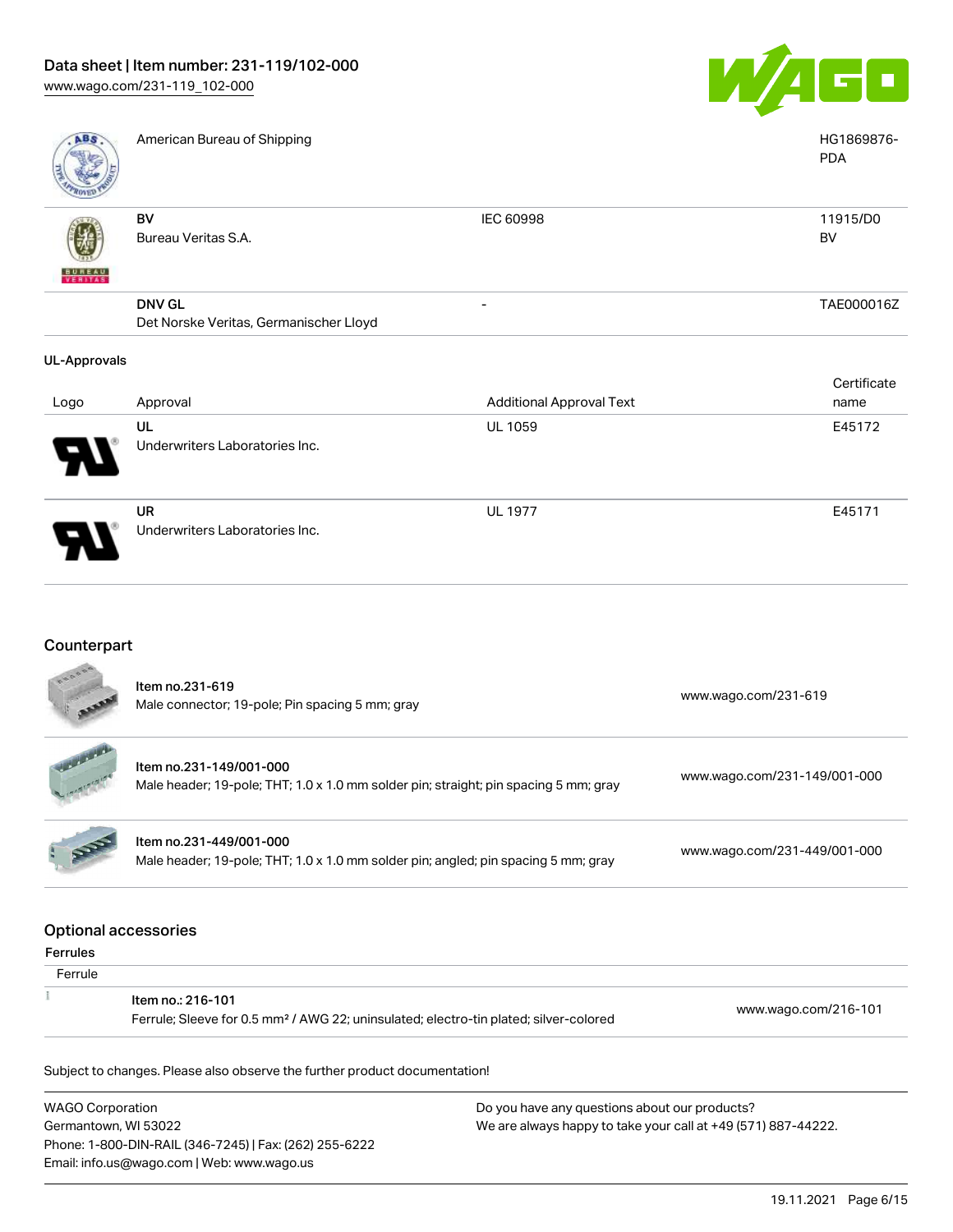## Data sheet | Item number: 231-119/102-000

[www.wago.com/231-119\\_102-000](http://www.wago.com/231-119_102-000)



|   | Item no.: 216-104<br>Ferrule; Sleeve for 1.5 mm <sup>2</sup> / AWG 16; uninsulated; electro-tin plated; silver-colored                                                             | www.wago.com/216-104 |
|---|------------------------------------------------------------------------------------------------------------------------------------------------------------------------------------|----------------------|
|   | Item no.: 216-106<br>Ferrule; Sleeve for 2.5 mm <sup>2</sup> / AWG 14; uninsulated; electro-tin plated; silver-colored                                                             | www.wago.com/216-106 |
|   | Item no.: 216-102<br>Ferrule; Sleeve for 0.75 mm <sup>2</sup> / AWG 20; uninsulated; electro-tin plated; silver-colored                                                            | www.wago.com/216-102 |
|   | Item no.: 216-103<br>Ferrule; Sleeve for 1 mm <sup>2</sup> / AWG 18; uninsulated; electro-tin plated                                                                               | www.wago.com/216-103 |
|   | Item no.: 216-123<br>Ferrule; Sleeve for 1 mm <sup>2</sup> / AWG 18; uninsulated; electro-tin plated; silver-colored                                                               | www.wago.com/216-123 |
|   | Item no.: 216-122<br>Ferrule; Sleeve for 0.75 mm <sup>2</sup> / AWG 20; uninsulated; electro-tin plated; silver-colored                                                            | www.wago.com/216-122 |
|   | Item no.: 216-124<br>Ferrule; Sleeve for 1.5 mm <sup>2</sup> / AWG 16; uninsulated; electro-tin plated                                                                             | www.wago.com/216-124 |
|   | Item no.: 216-142<br>Ferrule; Sleeve for 0.75 mm <sup>2</sup> / 18 AWG; uninsulated; electro-tin plated; electrolytic copper; gastight<br>crimped; acc. to DIN 46228, Part 1/08.92 | www.wago.com/216-142 |
|   | Item no.: 216-132<br>Ferrule; Sleeve for 0.34 mm <sup>2</sup> / AWG 24; uninsulated; electro-tin plated                                                                            | www.wago.com/216-132 |
|   | Item no.: 216-121<br>Ferrule; Sleeve for 0.5 mm <sup>2</sup> / AWG 22; uninsulated; electro-tin plated; silver-colored                                                             | www.wago.com/216-121 |
|   | Item no.: 216-143<br>Ferrule; Sleeve for 1 mm <sup>2</sup> / AWG 18; uninsulated; electro-tin plated; electrolytic copper; gastight<br>crimped; acc. to DIN 46228, Part 1/08.92    | www.wago.com/216-143 |
|   | Item no.: 216-131<br>Ferrule; Sleeve for 0.25 mm <sup>2</sup> / AWG 24; uninsulated; electro-tin plated; silver-colored                                                            | www.wago.com/216-131 |
|   | Item no.: 216-141<br>Ferrule; Sleeve for 0.5 mm <sup>2</sup> / 20 AWG; uninsulated; electro-tin plated; electrolytic copper; gastight<br>crimped; acc. to DIN 46228, Part 1/08.92  | www.wago.com/216-141 |
|   | Item no.: 216-152<br>Ferrule; Sleeve for 0.34 mm <sup>2</sup> / AWG 24; uninsulated; electro-tin plated                                                                            | www.wago.com/216-152 |
|   | Item no.: 216-203<br>Ferrule; Sleeve for 1 mm <sup>2</sup> / AWG 18; insulated; electro-tin plated; red                                                                            | www.wago.com/216-203 |
|   | Item no.: 216-202<br>Ferrule; Sleeve for 0.75 mm <sup>2</sup> / 18 AWG; insulated; electro-tin plated; gray                                                                        | www.wago.com/216-202 |
|   | Item no.: 216-151<br>Ferrule; Sleeve for 0.25 mm <sup>2</sup> / AWG 24; uninsulated; electro-tin plated                                                                            | www.wago.com/216-151 |
| 1 | Item no.: 216-204<br>Ferrule; Sleeve for 1.5 mm <sup>2</sup> / AWG 16; insulated; electro-tin plated; black                                                                        | www.wago.com/216-204 |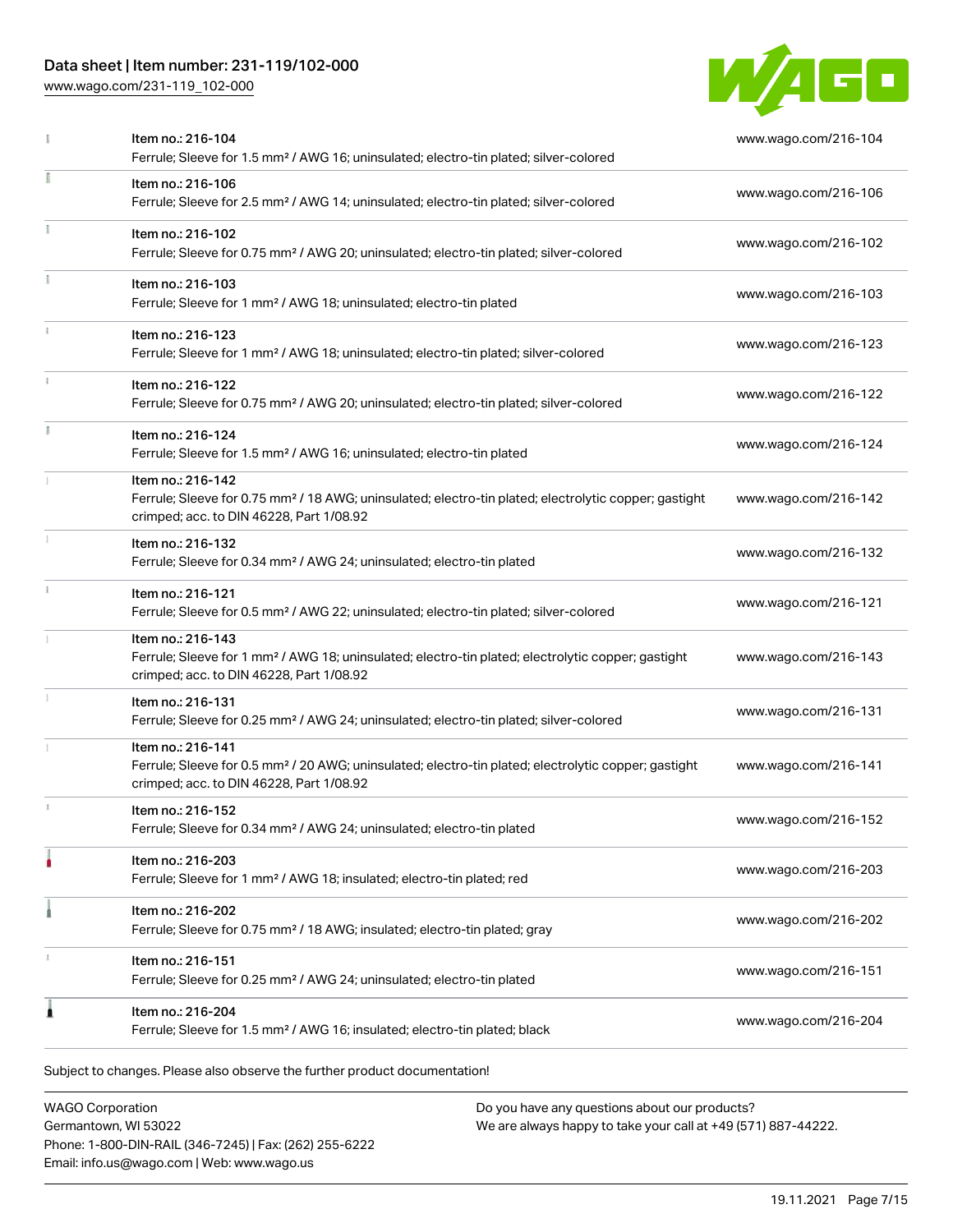[www.wago.com/231-119\\_102-000](http://www.wago.com/231-119_102-000)



|                         | Item no.: 216-144<br>Ferrule; Sleeve for 1.5 mm <sup>2</sup> / AWG 16; uninsulated; electro-tin plated; electrolytic copper; gastight<br>crimped; acc. to DIN 46228, Part 1/08.92; silver-colored       | www.wago.com/216-144 |
|-------------------------|---------------------------------------------------------------------------------------------------------------------------------------------------------------------------------------------------------|----------------------|
|                         | Item no.: 216-201<br>Ferrule; Sleeve for 0.5 mm <sup>2</sup> / 20 AWG; insulated; electro-tin plated; white                                                                                             | www.wago.com/216-201 |
|                         | Item no.: 216-223<br>Ferrule; Sleeve for 1 mm <sup>2</sup> / AWG 18; insulated; electro-tin plated; red                                                                                                 | www.wago.com/216-223 |
|                         | Item no.: 216-241<br>Ferrule; Sleeve for 0.5 mm <sup>2</sup> / 20 AWG; insulated; electro-tin plated; electrolytic copper; gastight<br>crimped; acc. to DIN 46228, Part 4/09.90; white                  | www.wago.com/216-241 |
|                         | Item no.: 216-242<br>Ferrule; Sleeve for 0.75 mm <sup>2</sup> / 18 AWG; insulated; electro-tin plated; electrolytic copper; gastight<br>crimped; acc. to DIN 46228, Part 4/09.90; gray                  | www.wago.com/216-242 |
|                         | Item no.: 216-222<br>Ferrule; Sleeve for 0.75 mm <sup>2</sup> / 18 AWG; insulated; electro-tin plated; gray                                                                                             | www.wago.com/216-222 |
|                         | Item no.: 216-221<br>Ferrule; Sleeve for 0.5 mm <sup>2</sup> / 20 AWG; insulated; electro-tin plated; white                                                                                             | www.wago.com/216-221 |
| ۸                       | Item no.: 216-224<br>Ferrule; Sleeve for 1.5 mm <sup>2</sup> / AWG 16; insulated; electro-tin plated; black                                                                                             | www.wago.com/216-224 |
|                         | Item no.: 216-243<br>Ferrule; Sleeve for 1 mm <sup>2</sup> / AWG 18; insulated; electro-tin plated; electrolytic copper; gastight crimped; www.wago.com/216-243<br>acc. to DIN 46228, Part 4/09.90; red |                      |
| 1                       | Item no.: 216-244<br>Ferrule; Sleeve for 1.5 mm <sup>2</sup> / AWG 16; insulated; electro-tin plated; electrolytic copper; gastight<br>crimped; acc. to DIN 46228, Part 4/09.90; black                  | www.wago.com/216-244 |
|                         | Item no.: 216-263<br>Ferrule; Sleeve for 1 mm <sup>2</sup> / AWG 18; insulated; electro-tin plated; electrolytic copper; gastight crimped; www.wago.com/216-263<br>acc. to DIN 46228, Part 4/09.90; red |                      |
| 1                       | Item no.: 216-264<br>Ferrule; Sleeve for 1.5 mm <sup>2</sup> / AWG 16; insulated; electro-tin plated; electrolytic copper; gastight<br>crimped; acc. to DIN 46228, Part 4/09.90; black                  | www.wago.com/216-264 |
|                         | Item no.: 216-284<br>Ferrule; Sleeve for 1.5 mm <sup>2</sup> / AWG 16; insulated; electro-tin plated; electrolytic copper; gastight<br>crimped; acc. to DIN 46228, Part 4/09.90; black                  | www.wago.com/216-284 |
|                         | Item no.: 216-262<br>Ferrule; Sleeve for 0.75 mm <sup>2</sup> / 18 AWG; insulated; electro-tin plated; electrolytic copper; gastight<br>crimped; acc. to DIN 46228, Part 4/09.90; gray                  | www.wago.com/216-262 |
|                         | Item no.: 216-301<br>Ferrule; Sleeve for 0.25 mm <sup>2</sup> / AWG 24; insulated; electro-tin plated; yellow                                                                                           | www.wago.com/216-301 |
|                         | Item no.: 216-321<br>Ferrule; Sleeve for 0.25 mm <sup>2</sup> / AWG 24; insulated; electro-tin plated; yellow                                                                                           | www.wago.com/216-321 |
|                         | Item no.: 216-322<br>Ferrule; Sleeve for 0.34 mm <sup>2</sup> / 22 AWG; insulated; electro-tin plated; green                                                                                            | www.wago.com/216-322 |
|                         | Subject to changes. Please also observe the further product documentation!                                                                                                                              |                      |
| <b>WAGO Corporation</b> | Do you have any questions about our products?                                                                                                                                                           |                      |

Germantown, WI 53022 Phone: 1-800-DIN-RAIL (346-7245) | Fax: (262) 255-6222 Email: info.us@wago.com | Web: www.wago.us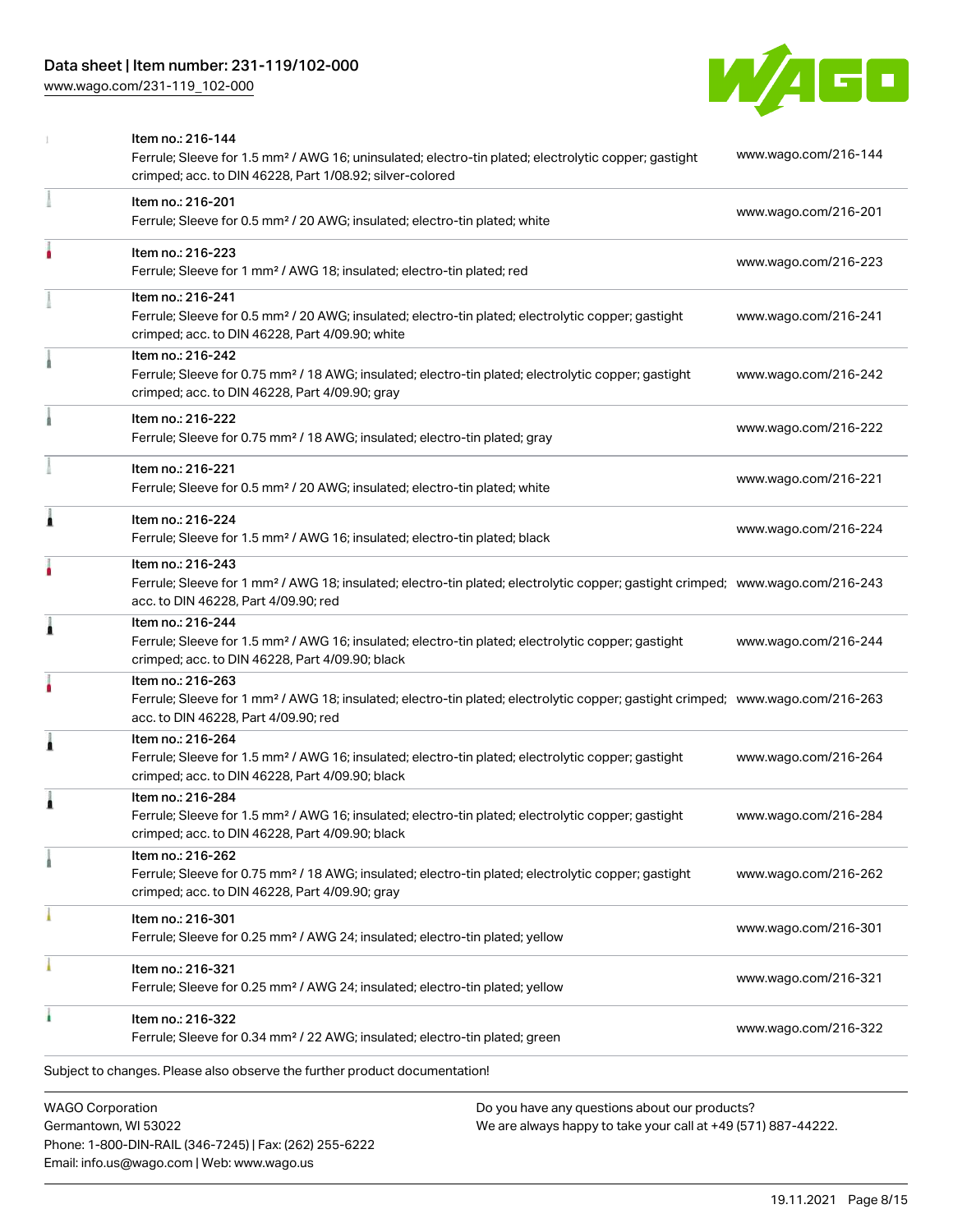[www.wago.com/231-119\\_102-000](http://www.wago.com/231-119_102-000)



|                     | Item no.: 216-302                                                                                       |                      |
|---------------------|---------------------------------------------------------------------------------------------------------|----------------------|
|                     | Ferrule; Sleeve for 0.34 mm <sup>2</sup> / 22 AWG; insulated; electro-tin plated; green                 | www.wago.com/216-302 |
| Marking accessories |                                                                                                         |                      |
| Marking strip       |                                                                                                         |                      |
|                     | Item no.: 210-331/500-103                                                                               | www.wago.com/210-331 |
|                     | Marking strips; as a DIN A4 sheet; MARKED; 1-12 (300x); Height of marker strip: 2.3 mm/0.091 in; Strip  | /500-103             |
|                     | length 182 mm; Horizontal marking; Self-adhesive; white                                                 |                      |
|                     | Item no.: 210-331/500-104                                                                               |                      |
|                     | Marking strips; as a DIN A4 sheet; MARKED; 13-24 (300x); Height of marker strip: 2.3 mm/0.091 in; Strip | www.wago.com/210-331 |
|                     | length 182 mm; Horizontal marking; Self-adhesive; white                                                 | /500-104             |
|                     | Item no.: 210-332/500-202                                                                               |                      |
|                     | Marking strips; as a DIN A4 sheet; MARKED; 1-16 (160x); Height of marker strip: 3 mm; Strip length 182  | www.wago.com/210-332 |
|                     | mm; Horizontal marking; Self-adhesive; white                                                            | /500-202             |
|                     | Item no.: 210-332/500-206                                                                               |                      |
|                     | Marking strips; as a DIN A4 sheet; MARKED; 33-48 (160x); Height of marker strip: 3 mm; Strip length     | www.wago.com/210-332 |
|                     | 182 mm; Horizontal marking; Self-adhesive; white                                                        | /500-206             |
|                     | Item no.: 210-332/500-205                                                                               |                      |
|                     | Marking strips; as a DIN A4 sheet; MARKED; 1-32 (80x); Height of marker strip: 3 mm; Strip length 182   | www.wago.com/210-332 |
|                     | mm; Horizontal marking; Self-adhesive; white                                                            | /500-205             |
|                     | Item no.: 210-332/500-204                                                                               |                      |
|                     | Marking strips; as a DIN A4 sheet; MARKED; 17-32 (160x); Height of marker strip: 3 mm; Strip length     | www.wago.com/210-332 |
|                     | 182 mm; Horizontal marking; Self-adhesive; white                                                        | /500-204             |
| Insulations stops   |                                                                                                         |                      |
| Insulation stop     |                                                                                                         |                      |
|                     |                                                                                                         |                      |
|                     | Item no.: 231-672                                                                                       | www.wago.com/231-672 |
| Lecci               | Insulation stop; 0.75 - 1 mm <sup>2</sup> ; dark gray                                                   |                      |
|                     |                                                                                                         |                      |
|                     | Item no.: 231-670                                                                                       |                      |
| LEEEL               | Insulation stop; 0.08-0.2 mm <sup>2</sup> / 0.2 mm <sup>2</sup> "s"; white                              | www.wago.com/231-670 |
|                     |                                                                                                         |                      |
|                     |                                                                                                         |                      |
|                     |                                                                                                         |                      |
|                     | Item no.: 231-671                                                                                       | www.wago.com/231-671 |
|                     | Insulation stop; 0.25 - 0.5 mm <sup>2</sup> ; light gray                                                |                      |
|                     |                                                                                                         |                      |
| Jumpers<br>Jumper   |                                                                                                         |                      |
|                     | Item no.: 231-905                                                                                       | www.wago.com/231-905 |

Subject to changes. Please also observe the further product documentation!

WAGO Corporation Germantown, WI 53022 Phone: 1-800-DIN-RAIL (346-7245) | Fax: (262) 255-6222 Email: info.us@wago.com | Web: www.wago.us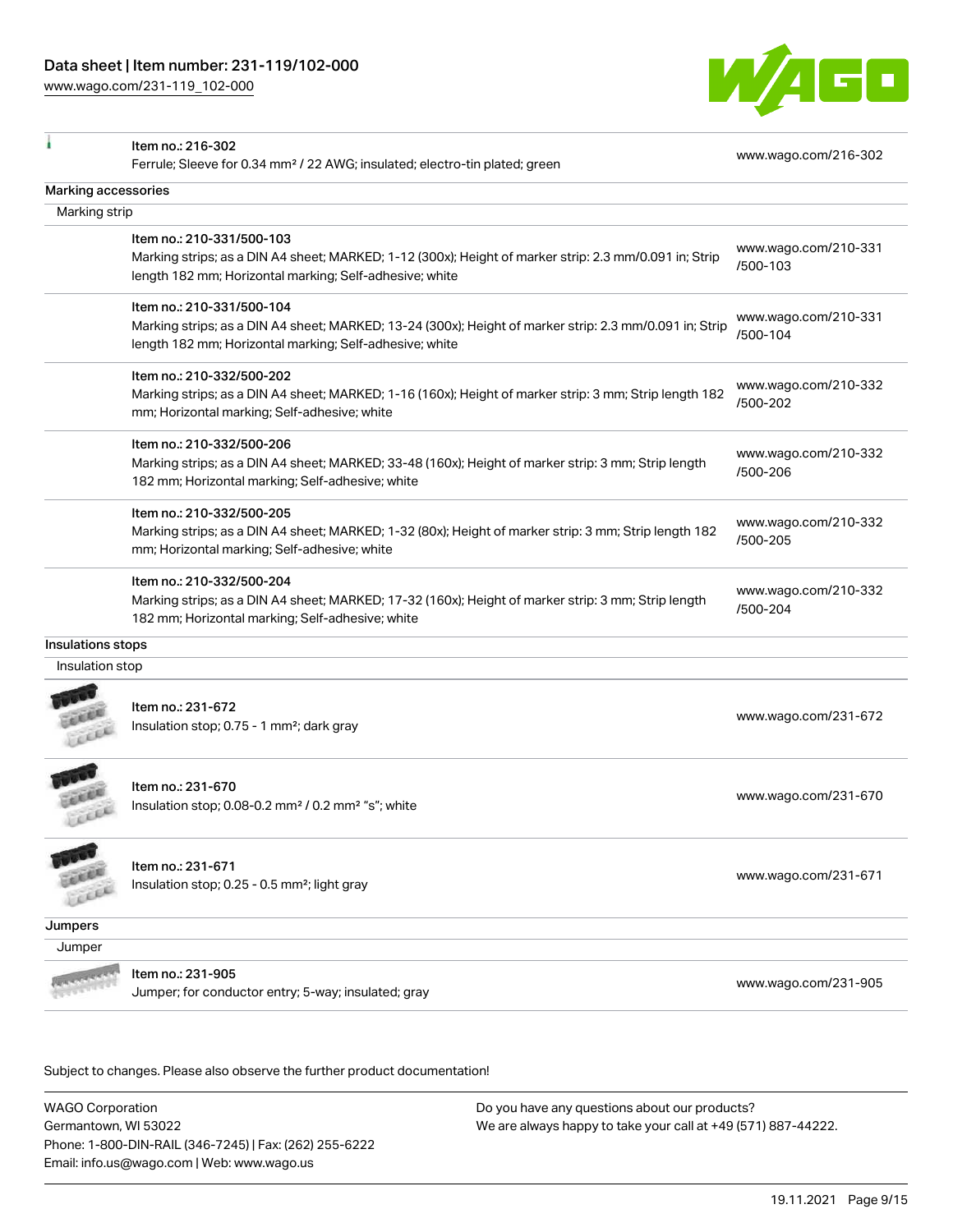### Data sheet | Item number: 231-119/102-000

Email: info.us@wago.com | Web: www.wago.us

[www.wago.com/231-119\\_102-000](http://www.wago.com/231-119_102-000)



|                            | Item no.: 231-903<br>Jumper; for conductor entry; 3-way; insulated; gray                                                   | www.wago.com/231-903                                          |
|----------------------------|----------------------------------------------------------------------------------------------------------------------------|---------------------------------------------------------------|
|                            | Item no.: 231-907<br>Jumper; for conductor entry; 7-way; insulated; gray                                                   | www.wago.com/231-907                                          |
|                            | Item no.: 231-910<br>Jumper; for conductor entry; 10-way; insulated; gray                                                  | www.wago.com/231-910                                          |
|                            | Item no.: 231-902<br>Jumper; for conductor entry; 2-way; insulated; gray                                                   | www.wago.com/231-902                                          |
| <b>Testing accessories</b> |                                                                                                                            |                                                               |
| Testing accessories        |                                                                                                                            |                                                               |
|                            | Item no.: 210-136<br>Test plug; 2 mm Ø; with 500 mm cable                                                                  | www.wago.com/210-136                                          |
|                            | Item no.: 231-661<br>Test plugs for female connectors; for 5 mm and 5.08 mm pin spacing; 2,50 mm <sup>2</sup> ; light gray | www.wago.com/231-661                                          |
| Cover                      |                                                                                                                            |                                                               |
| Cover                      |                                                                                                                            |                                                               |
|                            | Item no.: 231-668<br>Lockout caps; for covering unused clamping units; gray                                                | www.wago.com/231-668                                          |
| Tools                      |                                                                                                                            |                                                               |
| Operating tool             |                                                                                                                            |                                                               |
|                            | Item no.: 209-130<br>Operating tool; suitable for 264, 280 and 281 Series; 1-way; of insulating material; white            | www.wago.com/209-130                                          |
|                            | Item no.: 209-132<br>Operating tool; for connecting comb-style jumper bar; 2-way; of insulating material                   | www.wago.com/209-132                                          |
|                            | Item no.: 231-159<br>Operating tool; natural                                                                               | www.wago.com/231-159                                          |
|                            | Item no.: 231-231<br>Combination operating tool; red                                                                       | www.wago.com/231-231                                          |
|                            | Item no.: 231-131<br>Operating tool; made of insulating material; 1-way; loose; white                                      | www.wago.com/231-131                                          |
|                            | Item no.: 231-291<br>Operating tool; made of insulating material; 1-way; loose; red                                        | www.wago.com/231-291                                          |
|                            | Item no.: 280-432<br>Operating tool; made of insulating material; 2-way; white                                             | www.wago.com/280-432                                          |
|                            | Subject to changes. Please also observe the further product documentation!                                                 |                                                               |
| <b>WAGO Corporation</b>    |                                                                                                                            | Do you have any questions about our products?                 |
| Germantown, WI 53022       | Phone: 1-800-DIN-RAIL (346-7245)   Fax: (262) 255-6222                                                                     | We are always happy to take your call at +49 (571) 887-44222. |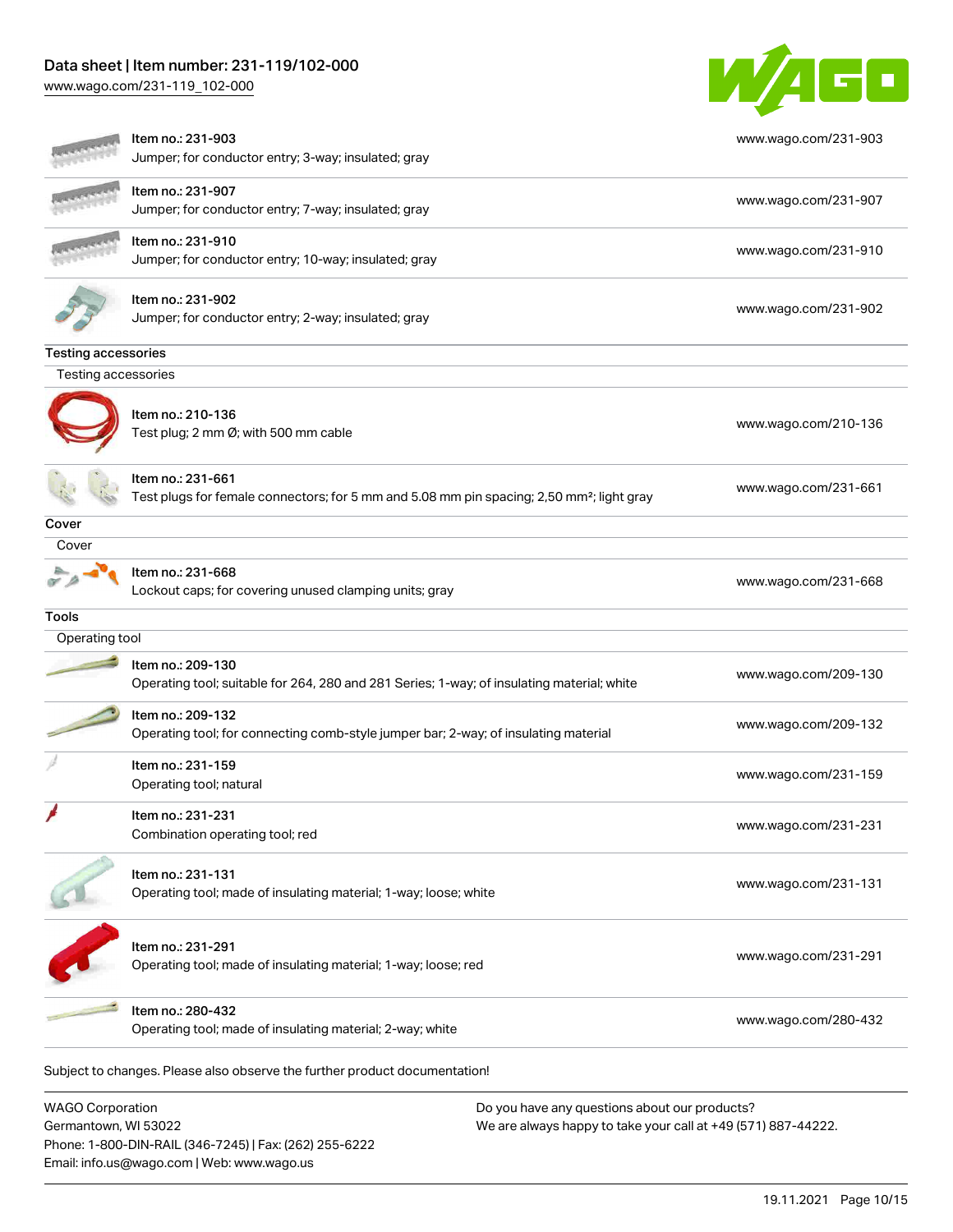### Data sheet | Item number: 231-119/102-000

[www.wago.com/231-119\\_102-000](http://www.wago.com/231-119_102-000)



|                                                         | Item no.: 280-434<br>Operating tool; made of insulating material; 4-way       |            |               | www.wago.com/280-434 |
|---------------------------------------------------------|-------------------------------------------------------------------------------|------------|---------------|----------------------|
|                                                         | Item no.: 280-437<br>Operating tool; made of insulating material; 7-way       |            |               | www.wago.com/280-437 |
|                                                         | Item no.: 280-440<br>Operating tool; made of insulating material; 10-way      |            |               | www.wago.com/280-440 |
|                                                         | Item no.: 280-435<br>Operating tool; made of insulating material; 5-way; gray |            |               | www.wago.com/280-435 |
|                                                         | Item no.: 280-436<br>Operating tool; made of insulating material; 6-way       |            |               | www.wago.com/280-436 |
|                                                         | Item no.: 280-438<br>Operating tool; made of insulating material; 8-way       |            |               | www.wago.com/280-438 |
|                                                         | Item no.: 280-433<br>Operating tool; made of insulating material; 3-way       |            |               | www.wago.com/280-433 |
| <b>Downloads</b><br>Documentation                       |                                                                               |            |               |                      |
| <b>Additional Information</b><br>Technical explanations |                                                                               | 2019 Apr 3 | pdf<br>2.0 MB | Download             |
| <b>CAD files</b>                                        |                                                                               |            |               |                      |
| CAD data                                                |                                                                               |            |               |                      |
|                                                         | 2D/3D Modale 231_110/102_000                                                  |            | <b>TIPI</b>   | Download             |

| ZDI3D MOGELS Z31-119/10Z-000      | URL | DOWIJIOdU |
|-----------------------------------|-----|-----------|
| CAE data                          |     |           |
| EPLAN Data Portal 231-119/102-000 | URL | Download  |
| ZUKEN Portal 231-119/102-000      | URL | Download  |
| EPLAN Data Portal 231-119/102-000 | URL | Download  |

#### Environmental Product Compliance

#### Compliance Search

Subject to changes. Please also observe the further product documentation!

WAGO Corporation Germantown, WI 53022 Phone: 1-800-DIN-RAIL (346-7245) | Fax: (262) 255-6222 Email: info.us@wago.com | Web: www.wago.us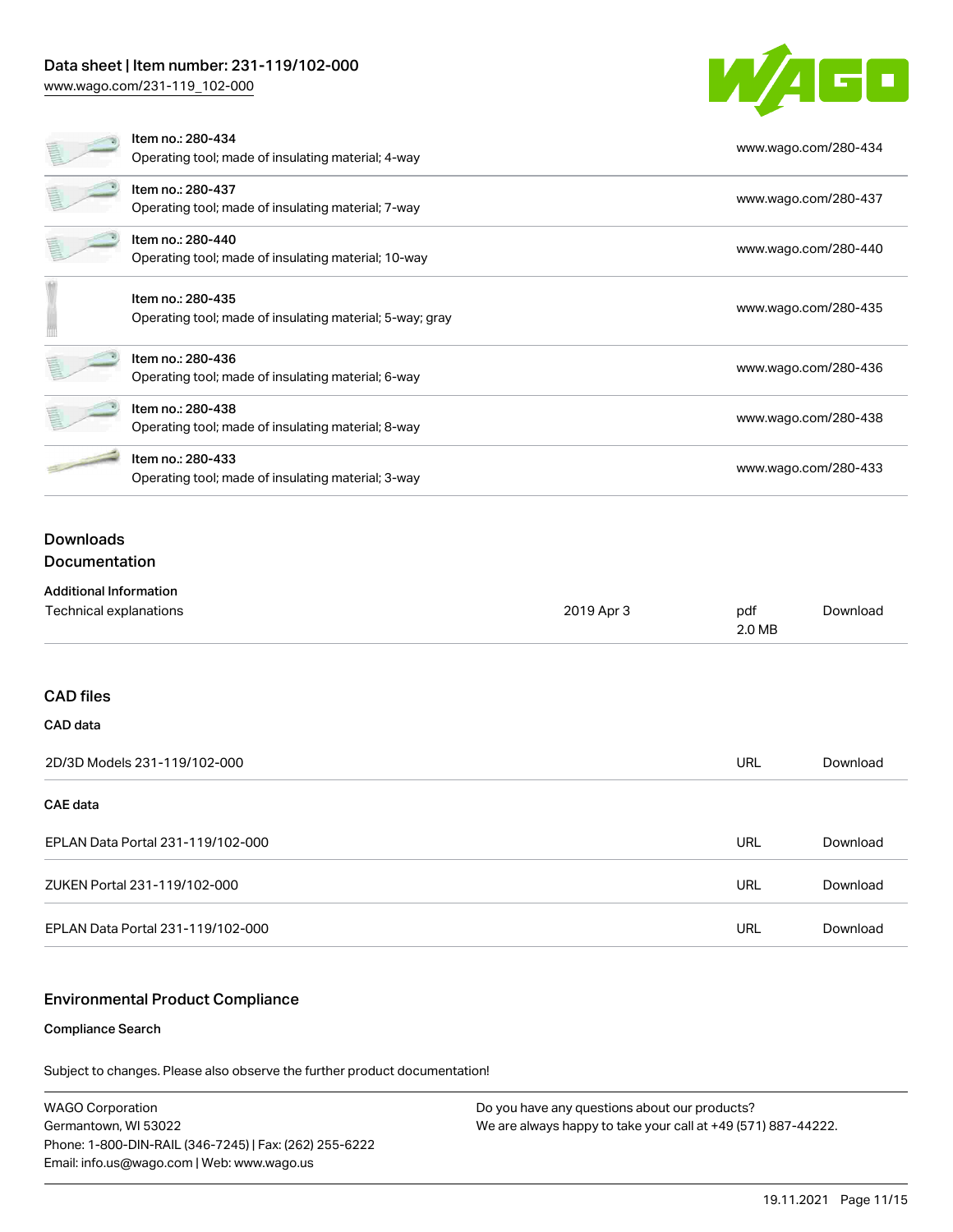$\blacksquare$ 

Environmental Product Compliance 231-119/102-000

1-conductor female connector; CAGE CLAMP®; 2.5 mm²; Pin spacing 5 mm; 19-pole; with integrated end plate; 2,50 mm²; gray

#### Installation Notes



Total pole number for female connectors = pole number for male header

#### Application



Female connectors with a built-in end plate require no extra space, while maintaining the nominal cross-section. This means: Total length of female connectors is reduced to "pole no. x pin spacing"!

Subject to changes. Please also observe the further product documentation!

WAGO Corporation Germantown, WI 53022 Phone: 1-800-DIN-RAIL (346-7245) | Fax: (262) 255-6222 Email: info.us@wago.com | Web: www.wago.us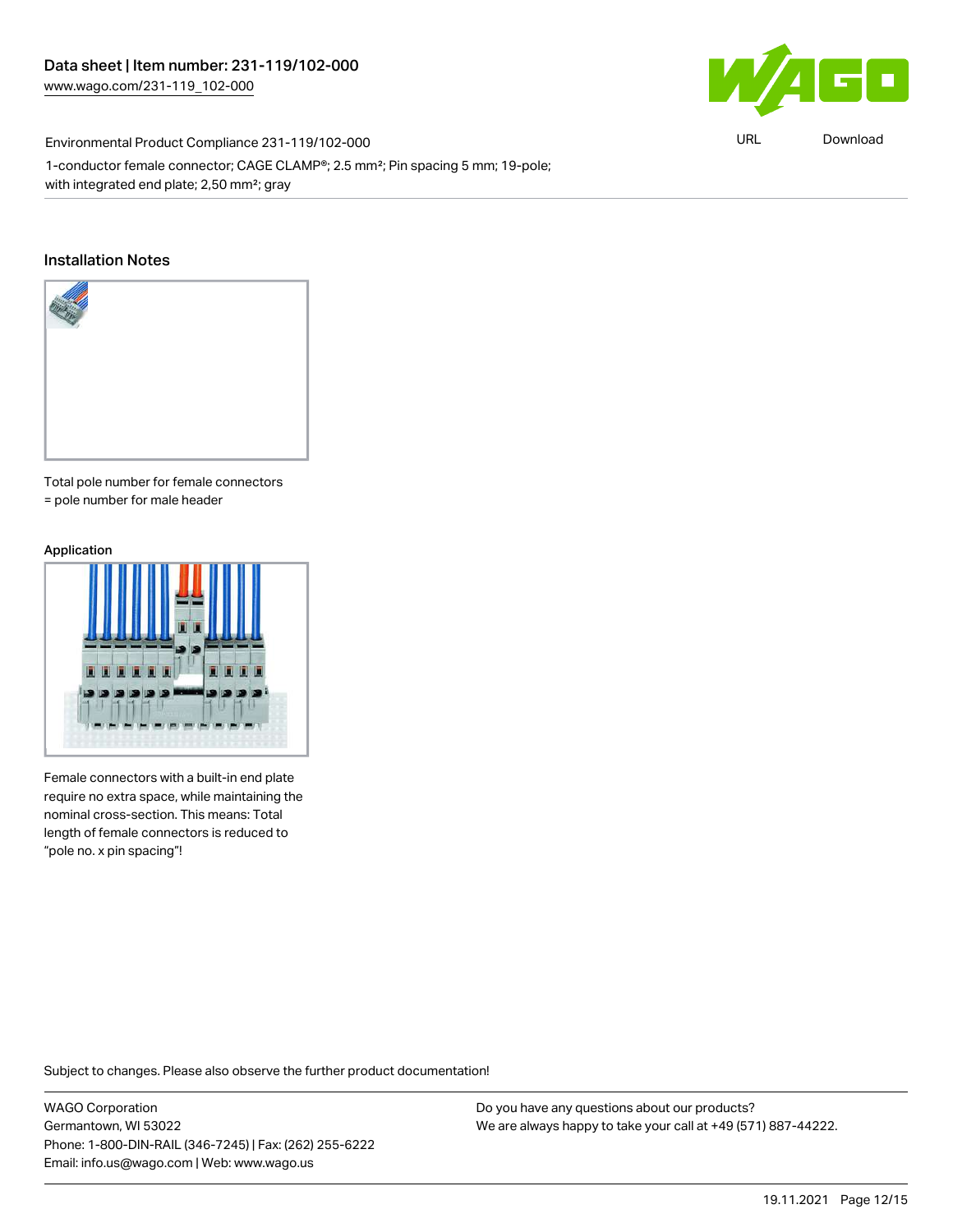



Inserting a conductor via 3.5 mm screwdriver – CAGE CLAMP® actuation parallel to conductor entry.



Inserting a conductor via 3.5 mm screwdriver – CAGE CLAMP® actuation perpendicular to conductor entry.



Inserting a conductor into CAGE CLAMP® unit via operating lever (231-291).



Inserting a conductor via operating tool.



Coding a female connector by removing coding finger(s).

Subject to changes. Please also observe the further product documentation!

WAGO Corporation Germantown, WI 53022 Phone: 1-800-DIN-RAIL (346-7245) | Fax: (262) 255-6222 Email: info.us@wago.com | Web: www.wago.us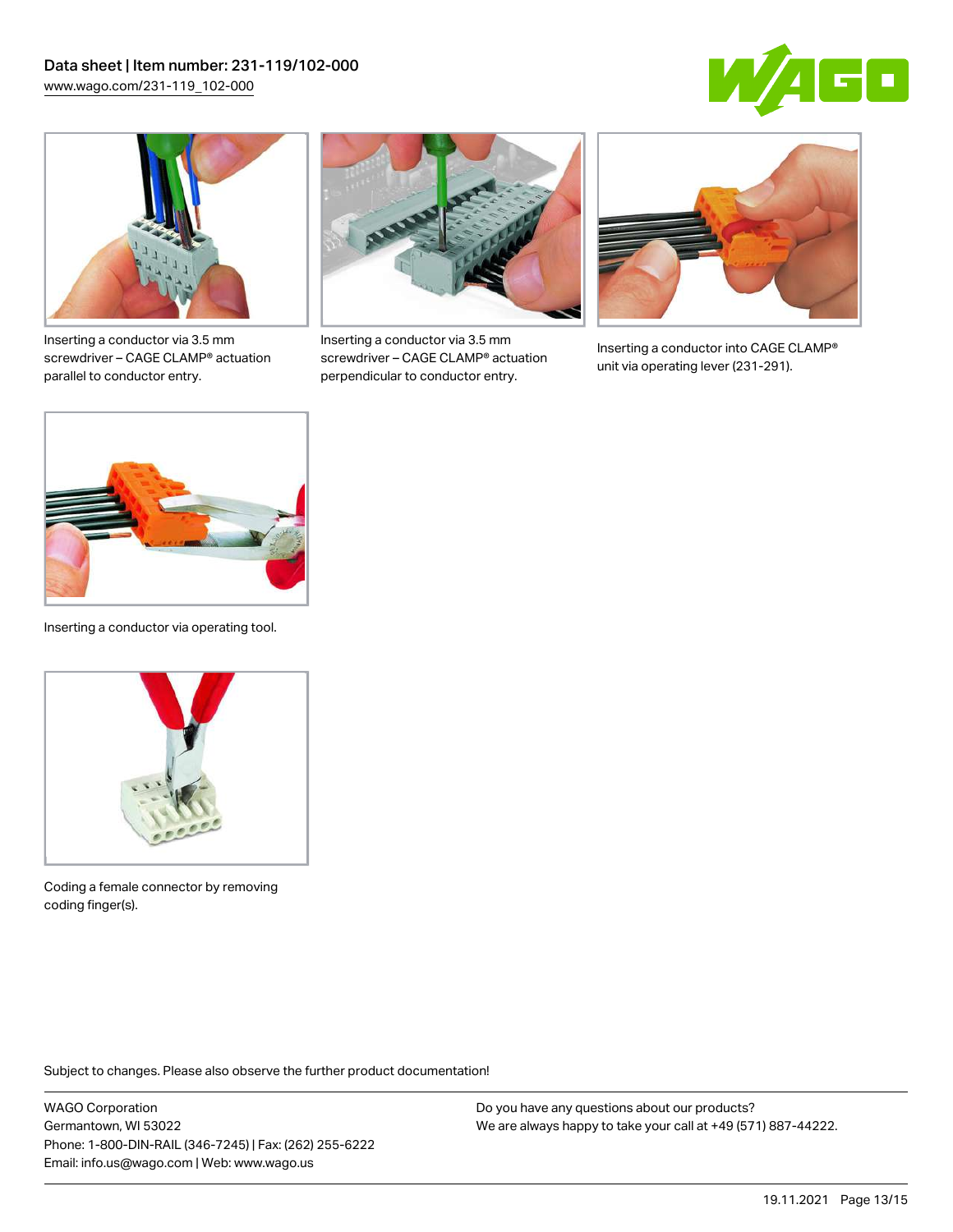



Testing – female connector with CAGE CLAMP®

Integrated test ports for testing perpendicular to conductor entry via 2 or 2.3 mm Ø test plug

Installation



Male connector with strain relief plate



Strain relief housing shown with a male connector equipped with CAGE CLAMP®



Labeling via direct marking or self-adhesive strips.

Subject to changes. Please also observe the further product documentation! Product family

WAGO Corporation Germantown, WI 53022 Phone: 1-800-DIN-RAIL (346-7245) | Fax: (262) 255-6222 Email: info.us@wago.com | Web: www.wago.us